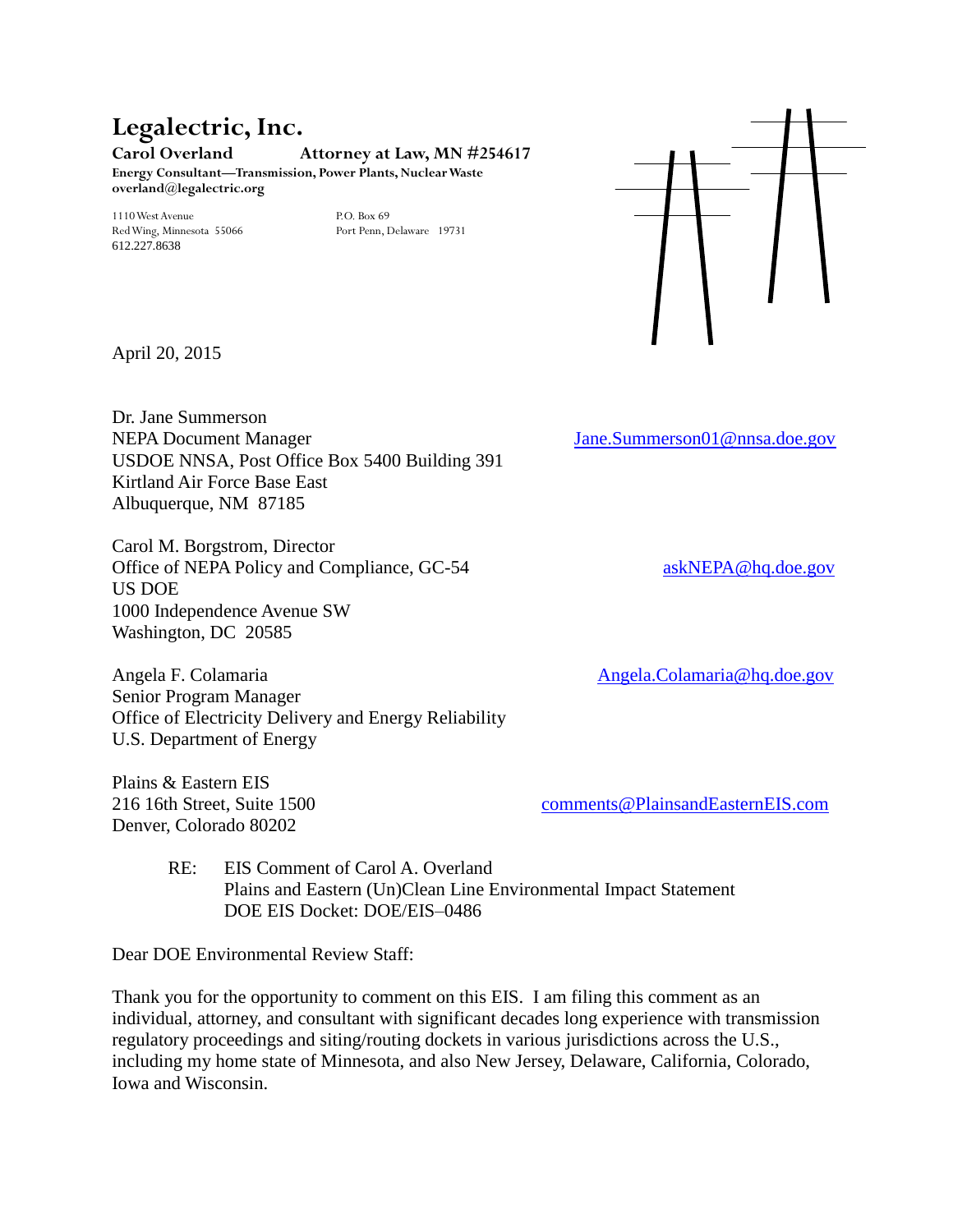I appreciate the extension of time in which to submit comments, particularly as the hard copy did not arrive until after the original due date for comments, and I GRE**ATLY APPRECIATE** the DOE's provision of a hard copy to review.

#### **PROCEDURAL COMMENTS**

**COMMENT 1**: First, this DOE project merits special attention due to its origin as a "Section 1222" project, a section of US law that has not yet spawned a transmission project. This "EIS" precedes substantive review of the project, but thus far is the only aspect of review that has been made public, with opportunities for public participation. Substantive review has been alluded to on the DOE site, only after I'd raised questions, and this does not bode well for the public and due process rights. It is crucial that the substantive review be open and transparent, with notice of the substantive review provided to state and local governments, interested parties and the general public prior to commencement of any review activities.

**COMMENT 2:** On its site<sup>1</sup>, the DOE now states that the NEPA and substantive non-NEPA review will be concurrent – and if this is true, where is the information regarding that non-NEPA review?

#### **[2. What Is the Process DOE will use to Review Applications Under the](http://www.energy.gov/oe/section-1222-program-proposed-plains-eastern-clean-line-project-frequently-asked-questions)  [Section 1222 Program?](http://www.energy.gov/oe/section-1222-program-proposed-plains-eastern-clean-line-project-frequently-asked-questions)**

DOE will conduct two concurrent reviews for all complete applications received. DOE will conduct a review under the National Environmental Policy Act (NEPA), which will consider the impacts of the project on environmental, historic, cultural, and socioeconomic resources. DOE will also conduct due diligence on non-NEPA factors such as the project's technical and financial feasibility, and whether the project is in the public interest.

**COMMENT 3:** The DOE states that it will consider all criteria listed in Section 1222, but there are NO rules for Section 1222 review:

#### **[3. Besides NEPA, Which Factors Will DOE Consider in Making its](http://www.energy.gov/oe/section-1222-program-proposed-plains-eastern-clean-line-project-frequently-asked-questions)  [Decision?](http://www.energy.gov/oe/section-1222-program-proposed-plains-eastern-clean-line-project-frequently-asked-questions)**

DOE will conduct a thorough review that includes making all required statutory findings. DOE will consider all criteria listed in [Section 1222 of the Energy Policy Act of 2005,](http://www.gpo.gov/fdsys/pkg/PLAW-109publ58/pdf/PLAW-109publ58.pdf) as well as all factors included in DOE's [2010 Request for Proposals.](http://www.gpo.gov/fdsys/pkg/FR-2010-06-10/pdf/2010-13943.pdf)

There's also this choice non-response confirming that indeed, there are no rules under which to proceed with a Section 1222 project and review of that project:

## **[13. Are There Section 1222 Implementing Rules and Regulations?](http://www.energy.gov/oe/section-1222-program-proposed-plains-eastern-clean-line-project-frequently-asked-questions)**

<sup>&</sup>lt;sup>1</sup> [http://www.energy.gov/oe/section-1222-program-proposed-plains-eastern-clean-line-project-frequently-asked](http://www.energy.gov/oe/section-1222-program-proposed-plains-eastern-clean-line-project-frequently-asked-questions)[questions](http://www.energy.gov/oe/section-1222-program-proposed-plains-eastern-clean-line-project-frequently-asked-questions)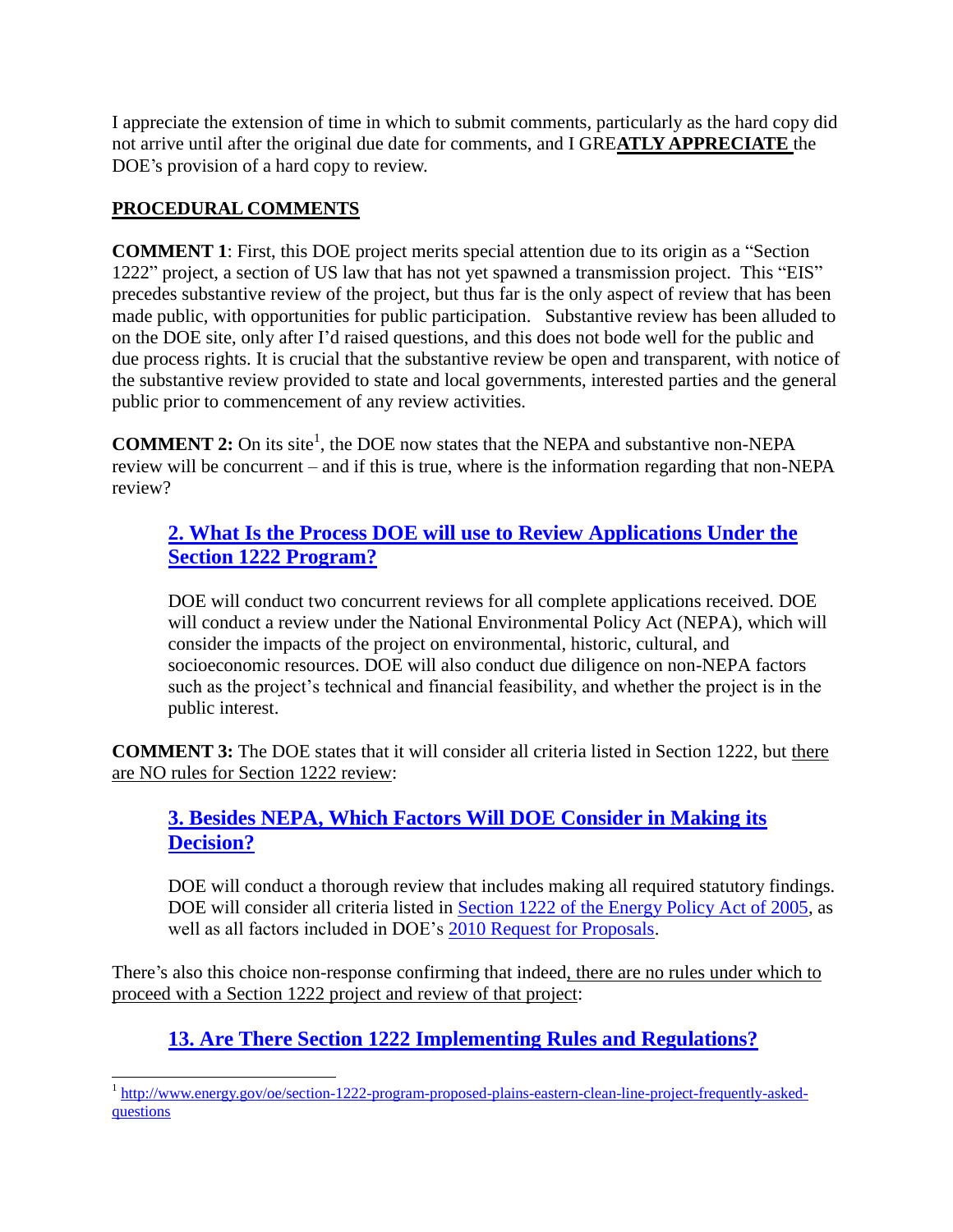The Section 1222 Program is managed pursuant to Section 1222 of the Energy Policy Act of 2005, as well as guidance issued in a June 10, 2010 Federal Register notice, 75 Fed. Reg. 32,940.

**COMMENT 4:** If there ARE rules for Section 1222 review, please provide ASAP and post on the DOE site.

**COMMENT 5:** How will the non-NEPA review occur and how will the public be notified? The DOE site also states:

### **[5. How Can I Comment on the Proposed Plains & Eastern Project?](http://www.energy.gov/oe/section-1222-program-proposed-plains-eastern-clean-line-project-frequently-asked-questions)**

- Issues Not Addressed in the EIS: Before DOE conducts its review of the non-NEPA factors discussed above, the applicant will be required to submit further information and update its original application. Once DOE receives the updated information, and deems the application complete, it will provide notice that the application is available for public review through a notice in the Federal Register and an announcement on the [OE website.](http://www.energy.gov/oe/services/electricity-policy-coordination-and-implementation/transmission-planning/section-1222-0) Publication of this notice in the Federal Register will begin a 45-day public comment period. The notice will describe how to comment on the application for the proposed project. All comments submitted during the comment period will be considered in the DOE's ultimate decision as to whether to participate in the proposed project under the Section 1222 Program.

**COMMENT 6:** There's been no announcement thus far, and if this review is "concurrent" as stated on the DOE site, where's the notice? Back to the DOE site, because a trip t[oOE's website](http://www.energy.gov/oe/services/electricity-policy-coordination-and-implementation/transmission-planning/section-1222-0) reveals nothing about the non-NEPA application or revisions :

#### **[6. Where Can I Find the Application and Other Materials Related to](http://www.energy.gov/oe/section-1222-program-proposed-plains-eastern-clean-line-project-frequently-asked-questions)  [the Proposed Project?](http://www.energy.gov/oe/section-1222-program-proposed-plains-eastern-clean-line-project-frequently-asked-questions)**

The NEPA-related materials (e.g., NOI, Scoping Summary, etc.) are posted on the [Plains & Eastern EIS website.](http://www.energy.gov/exit?url=http%3A//www.plainsandeasterneis.com/) The Draft EIS is posted on the Plains & Eastern EIS website and the [DOE NEPA website.](http://www.energy.gov/nepa/office-nepa-policy-and-compliance)

The application and other non-NEPA materials related to the proposed project are posted on [OE's website.](http://www.energy.gov/oe/services/electricity-policy-coordination-and-implementation/transmission-planning/section-1222-0)

**COMMENT 7:** In trying to locate further information about the non-NEPA review process, I've made several inquiries about the DOE's Docket number, and finally was notified that information about this issue and the issues above were added to the DOE's website. Here's what's been provided on the docket number:

#### **[12. What Is the Docket Number for the Proposed Plains & Eastern](http://www.energy.gov/oe/section-1222-program-proposed-plains-eastern-clean-line-project-frequently-asked-questions)  [Project?](http://www.energy.gov/oe/section-1222-program-proposed-plains-eastern-clean-line-project-frequently-asked-questions)**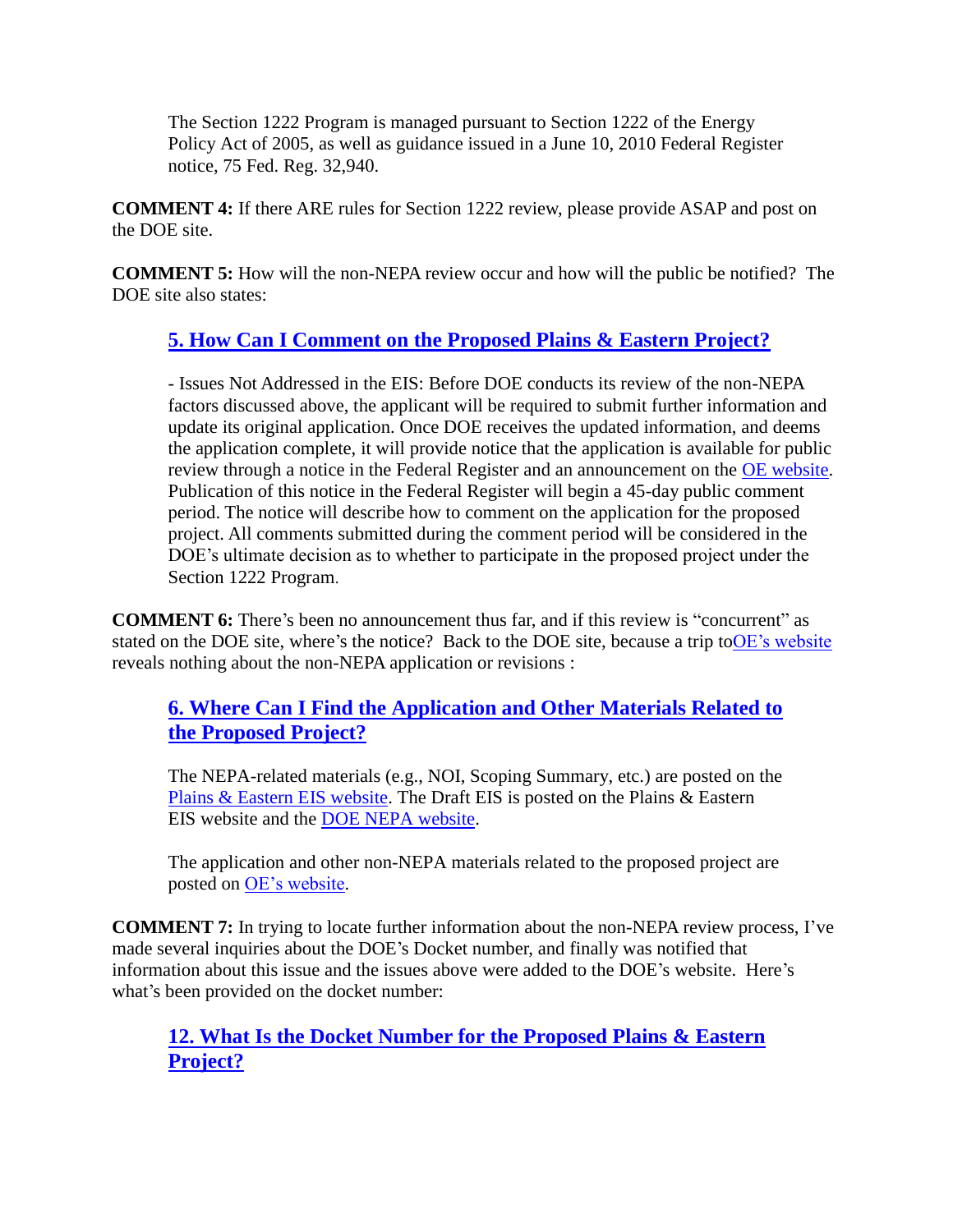No docket number has been established. DOE will make materials available on DOE's Office of Electricity Delivery and Energy Reliability website prior to the opening of the non-NEPA public comment process.

**COMMENT 8:** I am gravely concerned about the intersection and overlap of the government with this private "Clean Line" project, particularly in this time of excess electrical supply, low demand, and low market price. Some of this project extends across territory recently acquired by MISO, the system operator for the Midwest. You can observe the LMP online and get an idea just how glutted the market is. I recommend using this site as wallpaper for a while to get a feel for the electricity market. $^{2}$ 

#### **SPECIFIC EIS COMMENTS**

**COMMENT 9:** The EIS is inadequate because the "No Action Alternative" analysis is insufficient – it is nonexistent. The EIS addresses the No Action Alternatives in section 2.4.1, p. 2-25 (cut and pasted into the Summary):

#### $2.4.1$ **No Action Alternative**  $7<sup>7</sup>$

- 8 This Plains & Eastern EIS analyzes a No Action Alternative, under which DOE would not participate with the
- $9^{\circ}$ Applicant in the Applicant Proposed Project or DOE Alternatives. Under the No Action Alternative, DOE assumes for
- $10<sup>10</sup>$ analytical purposes that the Project would not proceed and none of the potential environmental effects associated
- with the Project would occur.  $11$

 $\overline{a}$ 

**9a**: There are unsubstantiated claims that this is a "Clean Line" but it is not. Construction of this line would create significant environmental impacts. The EIS must address impacts avoided by not building this transmission line.

**9b:** Use of this line would create environmental impacts as well, because electrons are not able to be separated out, "clean" from "unclean," and under FERC rules, the electric market may not discriminate regarding types of generation and must provide access to all. The EIS should address the potential for increased environmental damage, whether from construction of wind turbines, construction of turbines themselves and of wind generation projects, or whether from increased pollution of all types from other generation that could utilize the lines, such as gas and coal. If any percentage of these lines would be used by coal, it could provide access for existing and new coal plants to markets where coal plants may be shuttered. This would mean equal or increased coal generation, coal consumption, and coal pollution.

**COMMENT 10:** The EIS addresses the potential of taking of land by eminent domain to build this project. Section 2.1.3. The EIS states that:

If the Applicant is unable to acquire the necessary property interests from a landowner through a negotiated agreement, DOE may choose to acquire those property interests through a negotiated agreement for compensation. Where a negotiated agreement is not possible, DOE may in appropriate circumstances exercise the federal government's eminent domain authority to acquire the

<sup>&</sup>lt;sup>2</sup> MISO LMP Contour Map: [https://www.misoenergy.org/LMPContourMap/MISO\\_All.html](https://www.misoenergy.org/LMPContourMap/MISO_All.html)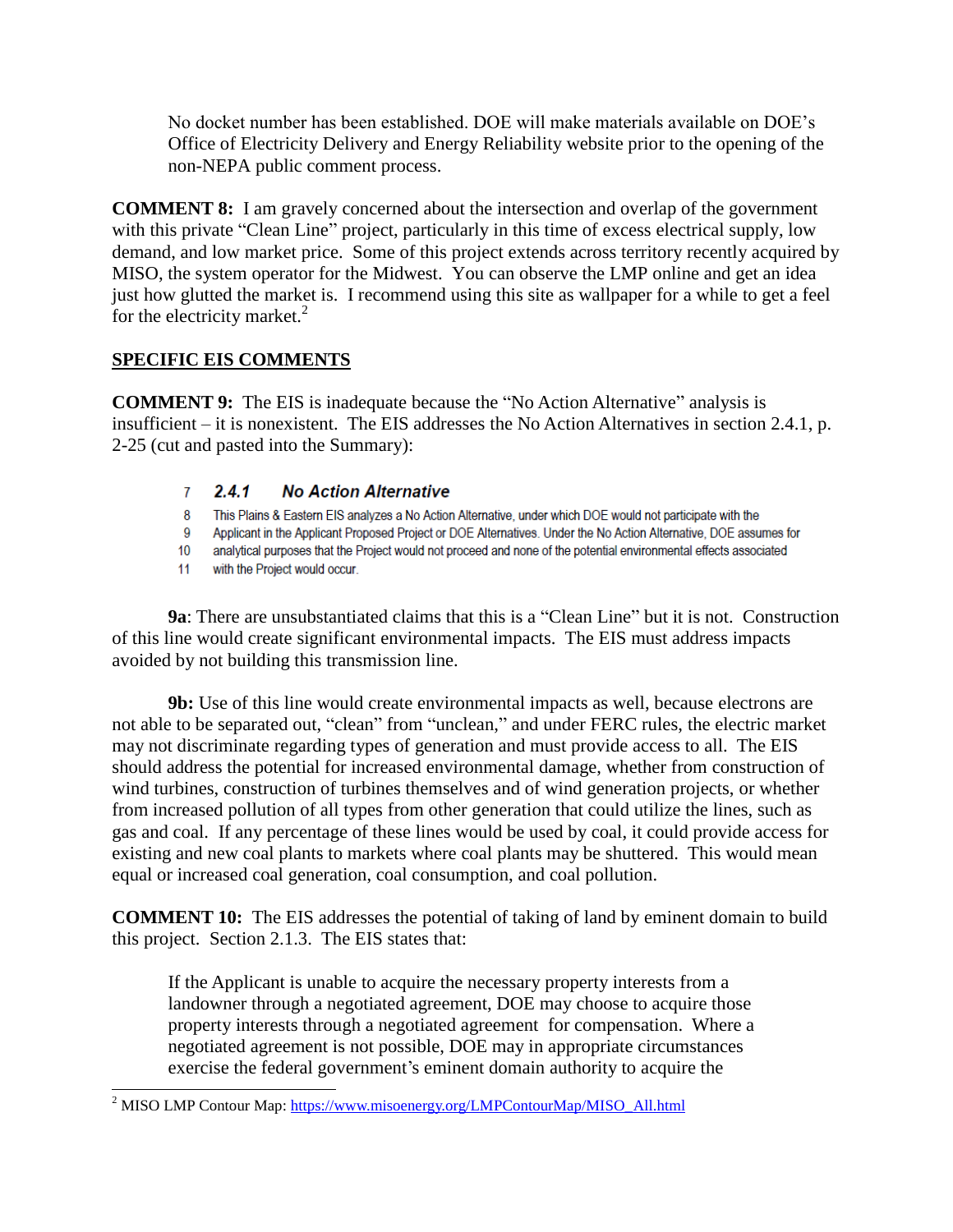interests.

The applicant for this project is stated in the EIS as "Clean Line Energy Partners LLC of Houston, Texas, the parent company of Plains and Eastern Clean Line LLC and Plains and Eastern Clean Line Oklahoma, LLC. EIS Introduction, p. 1-1. The EIS must address the nature of the Applicant business organization and use of eminent domain.

**10a**: These entities are not public service corporations. They are private business organizations, LLCs, the purpose of which is to generate profit.

**10b:** Private business organizations do not have the power of eminent domain.

**10c:** The DOE has no authority or right to acquire land, to exercise the power of eminent domain, for a private business organization for a private purpose.

**COMMENT 11:** The EIS is inadequate because the "Department of Energy Purpose and Need" does nothing to explain or describe the "Purpose and Need" of this project. EIS Section 1.1, p. 1-2. The only reference to "need" is that the "DOE needs to decide whether and under what conditions it would participate in the Application Proposed Project."

**11a:** The EIS must explain the "need" for the project related to the DOE, the DOE's explanation of why this project is "needed."

**COMMENT 12:** The EIS is inadequate because it does not explain how or if the project could meet any of the statutory criteria of Section 1222, and only recites those criteria:

The statutory criteria from Section 1222 (42 USC 16421) include: 22 23 1. The proposed project  $24$ a. is located in an area designated under section 216(a) of the Federal Power Act (16 USC §824p(a)) and will 25 reduce congestion of electric transmission in interstate commerce, or 26 b. necessary to accommodate an actual or projected increase in demand for electric transmission capacity 27 2. is consistent with a. transmission needs identified, in a transmission expansion plan or otherwise, by the appropriate 28 Transmission Organization (as defined in the Federal Power Act [16 USC 791a et seq.]), if any, or approved 29 30 regional reliability organization, and  $31$ b. efficient and reliable operation of the transmission grid 3. will be operated in conformance with prudent utility practice 32 4. will be operated by, or in conformance with the rules of, the appropriate Transmission Organization, if any, or if 33 such an organization does not exist, regional reliability organization; and 34 35 5. will not duplicate the functions of existing transmission facilities or proposed facilities which are the subject of ongoing or approved siting and related permitting proceedings. 36

The EIS must address these statutory criteria as a part of "need" for the project.

**COMMENT 13:** The EIS is inadequate because it sets out additional criteria "that are not explicitly set forth in the statute: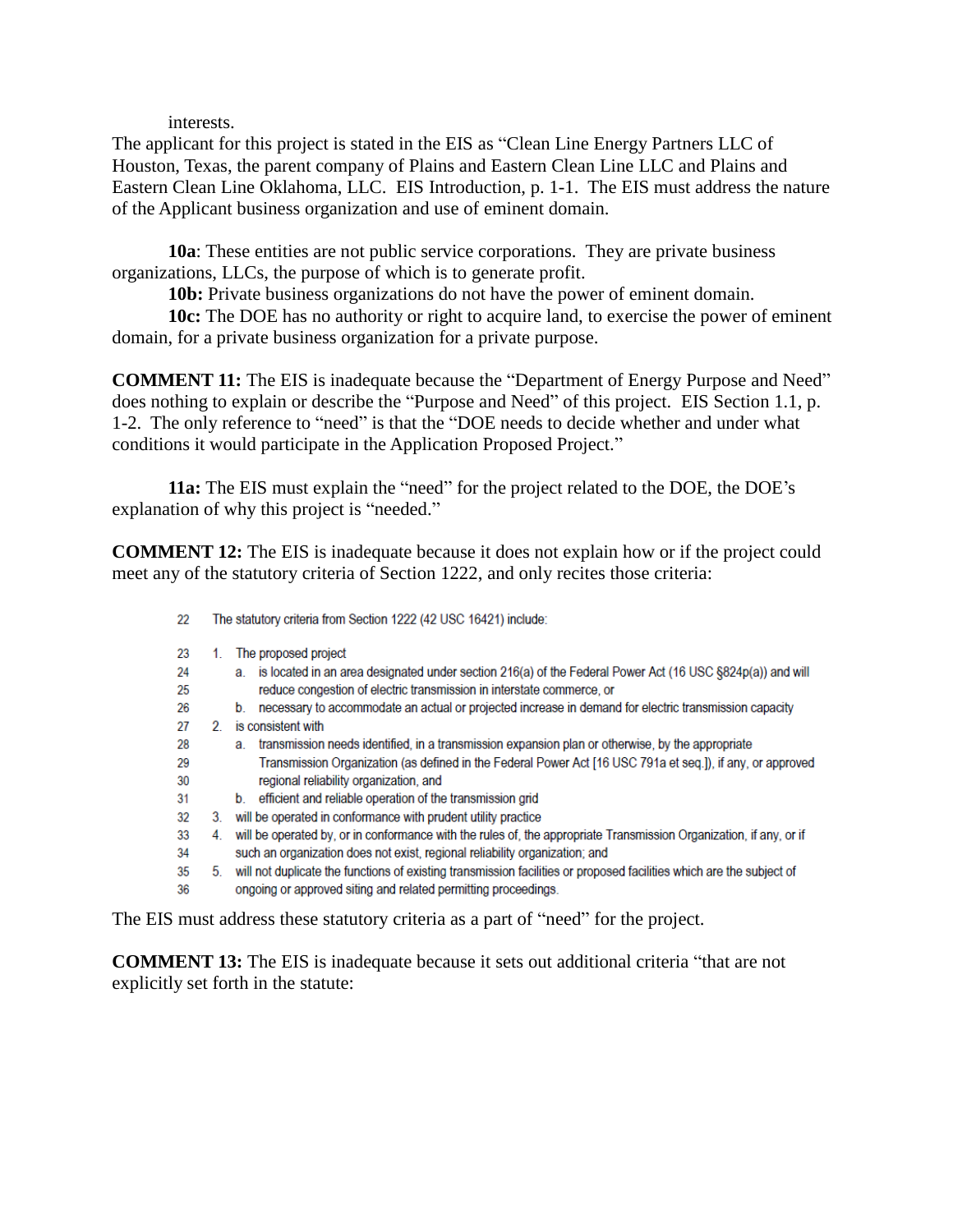- 1. Whether the project would be in the public interest
- 2. Whether the project would facilitate the reliable delivery of power generated by renewable resources
- 3. The benefits and impacts of the project in each state it traverses, including economic and environmental factors
- 4. The technical viability of the project, considering engineering, electrical, and geographic factors
- 5. The financial viability of the project

**13a:** The EIS must provide the basis and authority for these "criteria."

**13b.** The DOE must provide opportunity for public input regarding other criteria that should be considered, and opportunity to comment on potential criteria.

**13c:** The DOE has no authority to conduct any Section 1222 review without rules for such review. There are none. The DOE must conduct a Section 1222 rulemaking.

**COMMENT 14:** USFWS is listed as a cooperating agency in the EIS. There is no Avian Protection Plan in the EIS. There is no mention that I can find of transmission line impacts on Bald and Golden Eagles, protected by the Migratory Bird Treaty Act and Bald and Golden Eagle Protection Act.

**14a:** The EIS is inadequate because there is no detailed review of potential impacts of transmission on eagles.

**14b:** The EIS is inadequate because there is no Avian Protection Plan in the EIS.

**14c:** The EIS is inadequate because there is no record of review by USFWS or any documentation of whether or not an Eagle Take Permit is recommended for this project.

**COMMENT 15:** The U.S. DOT is listed as a Cooperating agency**.** Each state DOT is also required to provide input and address impacts on state transportation use and needs.The EIS is inadequate because there is no US DOT and/or state DOT Policy/Policies of Accommodation between DOTs and transmission line owners/applicants.

**COMMENT 16:** The EIS is inadequate because it does not present a balanced explanation of magnetic fields and recommended levels of avoidance via the Precautionary Principle.

**16a:** Modeling results provided by the EIS (Appendix I) shows elevated levels far above 2 mG at RoW edge, whether based on a 200 foot or 150 foot RoW per Section 2.1.2.2.1 (100 – 75 feet from centerline), for example, ~25-42 times that 2 mG level:

|          |                 | <-- DC MAGNETIC FIELD --> |       |                     |
|----------|-----------------|---------------------------|-------|---------------------|
| LATERAL  |                 |                           |       | VERTICAL HORIZONTAL |
| DISTANCE |                 | TOTAL                     | COMP  | COMP                |
|          | (feet) (meters) | (mG)                      | (mG)  | (mG)                |
| $-100.0$ | $-30.48$        | 51.08                     | 41.20 | $-30.19$            |
|          |                 |                           |       |                     |
| $-95.0$  | $-28.96$        | 56.24                     | 44.20 | $-34.77$            |
| $-90.0$  | $-27.43$        | 62.18                     | 47.38 | $-40.27$            |
| $-85.0$  | $-25.91$        | 69.06                     | 50.68 | $-46.91$            |
| $-80.0$  | $-24.38$        | 77.07                     | 54.00 | $-54.99$            |
| $-75.0$  | $-22.86$        | 86.44                     | 57.16 | $-64.85$            |

**COMMENT 17:** The EIS is inadequate because it does not address Fiber Optic issues.

**17a:** The DEIS should address safety issues associated with Fiber Optic, such as current running down the distribution in the case of a transmission fault, risk of fire, and risk of cyber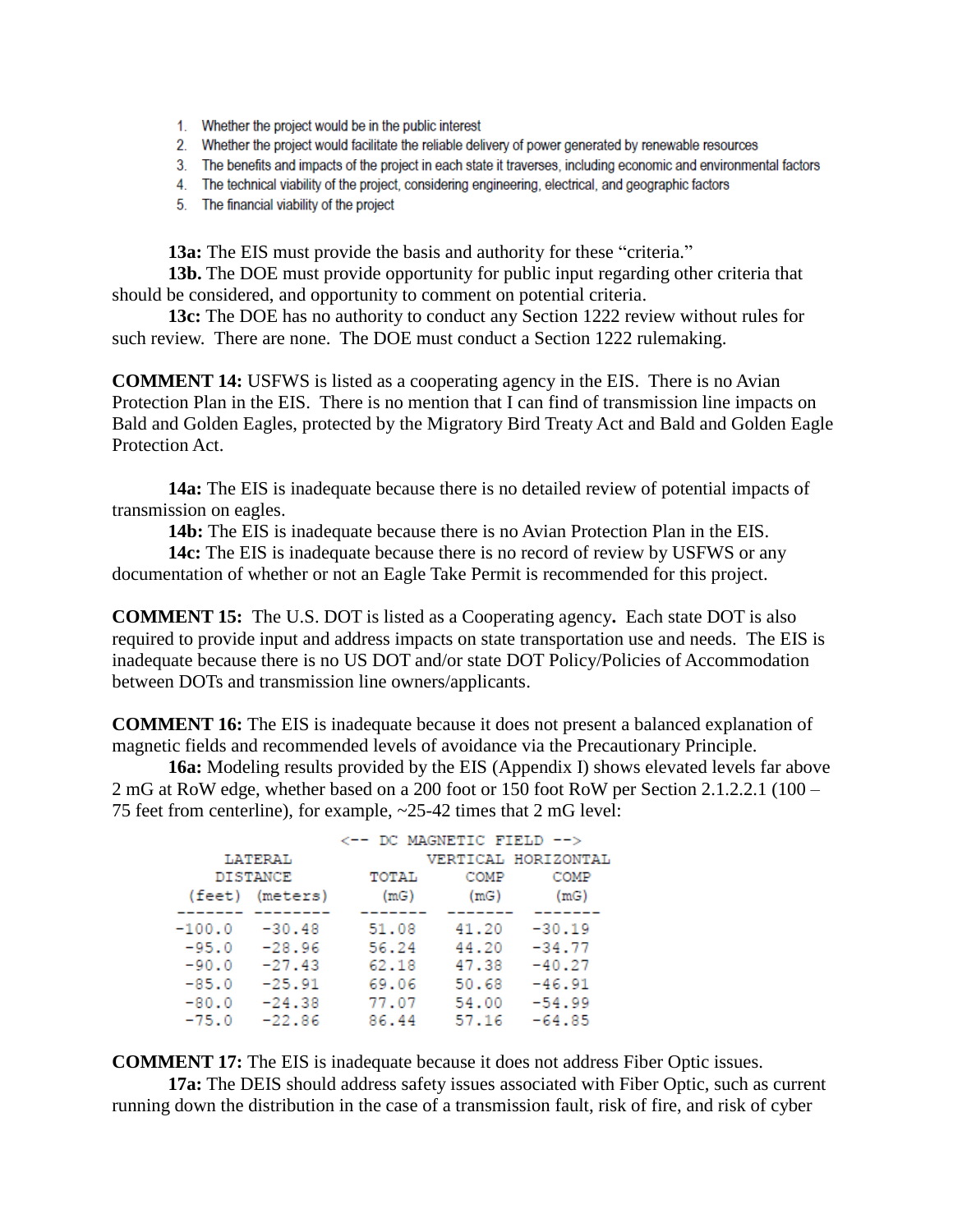terrorism.

**17b:** The DEIS should address potential for leasing or sale of fiber optic capacity to others and whether that sale or lease would be deducted from cost and/or operating expense.

**17c:** The DEIS should address whether landowners would receive stream of payments or share of revenue of fiber optic capacity is sold or leased.

**COMMENT 18:** The DEIS is inadequate because it does not address Air Quality and Climate Change other than to state the words and "no unavoidable adverse impacts." Section 2.8.3. As above, the transmission owners/applicants are not able to guarantee that the project would not be used for fossil fuel generated electricity, and under FERC rules cannot discriminate regarding generation fuel source and must instead serve whatever is on the grid. The EIS must address impact of increase of transmission capacity if varying levels of capacity are used by fossil fuel.

**COMMENT 19:** The EIS is inadequate because it does not address potential for environmental justice issues. Race and economic status are two categories of often impinged classes disproportionately affected by utility infrastructure. The EIS must contain an analysis of the impact of this project on these and other potential classes and demonstrate that a reasonable effort has been made to identify environmental justice issues related to this project.

**COMMENT 20:** The EIS is inadequate in that it does not address impacts of noise. Section 2.8.11. The EIS must specify how and where and to what degree noise exceedances would occur, by what parts of the system (i.e., lines, substation, transformers, corona), whether that violation can be avoided, what mitigation is proposed, and if mitigation is not possible, whether permit can be issued.

**COMMENT 21:** The EIS is inadequate because it dismisses and avoids important Transmission Planning issues. The EIS does not address the relationship between the economic basis of "need" for this project and the costs – this project is not part of the MISO planning studies

**21a:** The EIS does not provide the System Impact Studies, Feasibility Studies, or other required interconnection studies for review to determine what system upgrades may be required and the extent of environmental impacts of those system upgrades, or whether or not the subject transmission project could even be interconnected to the grid. These studies must be included in the FEIS.

**21b:** The EIS does not provide copies of executed transmission interconnection agreements, and the TVA interconnection facilities study is not expected to be completed for another year. No decision about impacts of this project can be analyzed, much less made, without this information.

**21c:** The EIS notes that "TVA's Interconnection estimates that completion of all upgrades would take 8 years to complete after TVA completes the Facilities Study." Section 2.5.2, p. 2-40  $-2-41$ . Yet in the same paragraph, the EIS states that there would be "few, if any, environmental impacts." Further, that "TVA would likely evaluate potential impacts associated with construction and operations and maintenance of a new 500 kV AC transmission line under a separate NEPA review…" This is passing the buck for significant phased and connected actions, literally interconnected project, and is not acceptable under NEPA.

**21d:** The EIS is inadequate because it does not address the admitted 350 miles of transmission upgrades likely necessary.